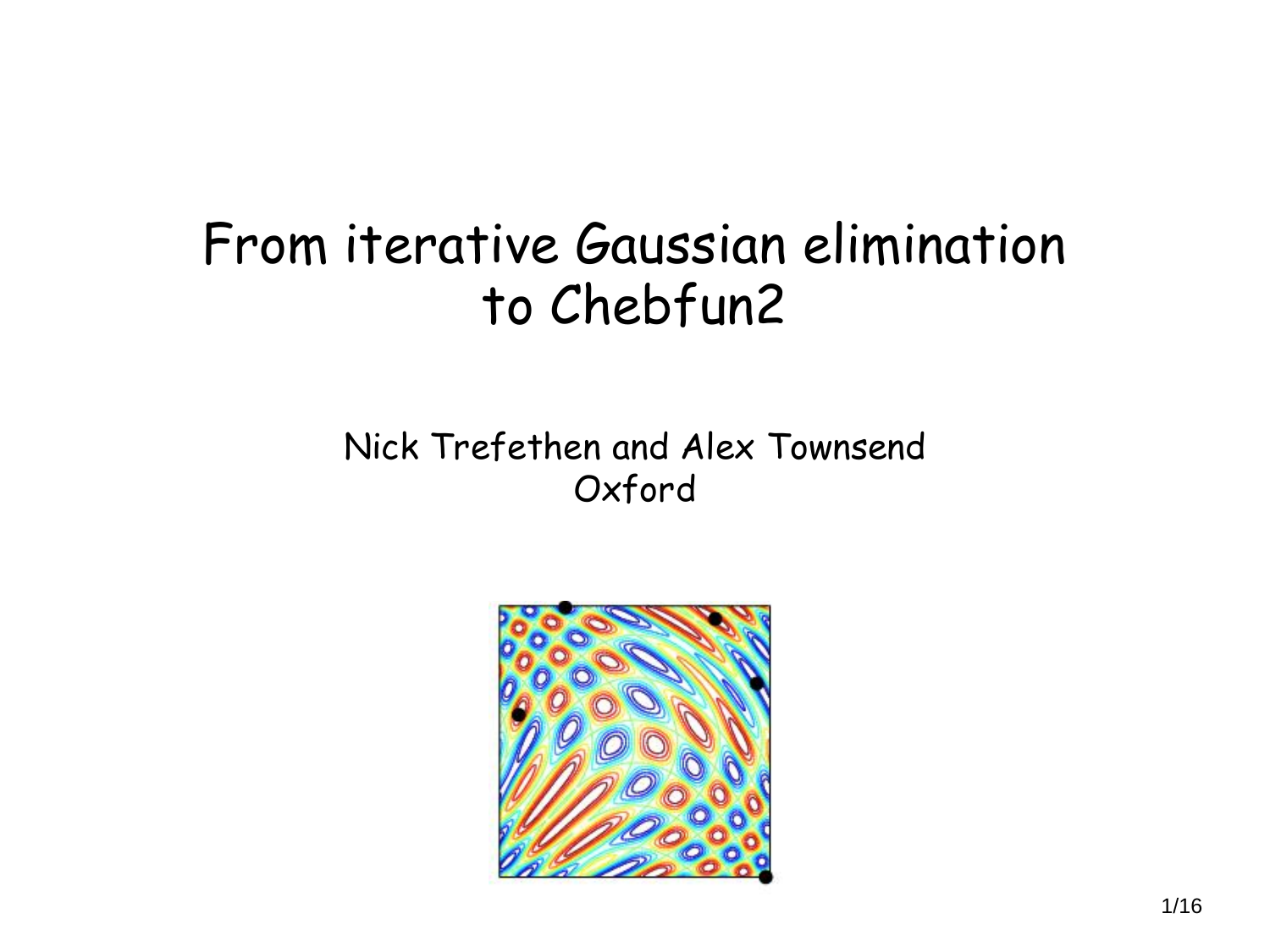#### Conjugate gradients for Ax=b (n×n)

Introduced in 1952 by Hestenes & Stiefel.

In theory, CG computes  $\boldsymbol{\mathsf{x}}$  exactly in n steps,  $O(\mathsf{n}^3)$  operations.

This aspect of CG as a direct method was emphasized in the early years. But for the most part CG could not compete with other methods.

Wilkinson's 1965 magnum opus cites 148 references, H&S not among them.

Yet as H&S knew, CG also has an iterative aspect: it constructs successive approximations to  $x$  in a sequence of nested Krylov subspaces.

John Reid, 1971: "The method of conjugate gradients has several very pleasant features when regarded as an iterative method."

(Tractable n was getting larger by 1971, tipping the balance.)

In the years following Reid's paper, preconditioned iterations transformed scientific computing.

CG is now seen as the archetypical iterative method.

.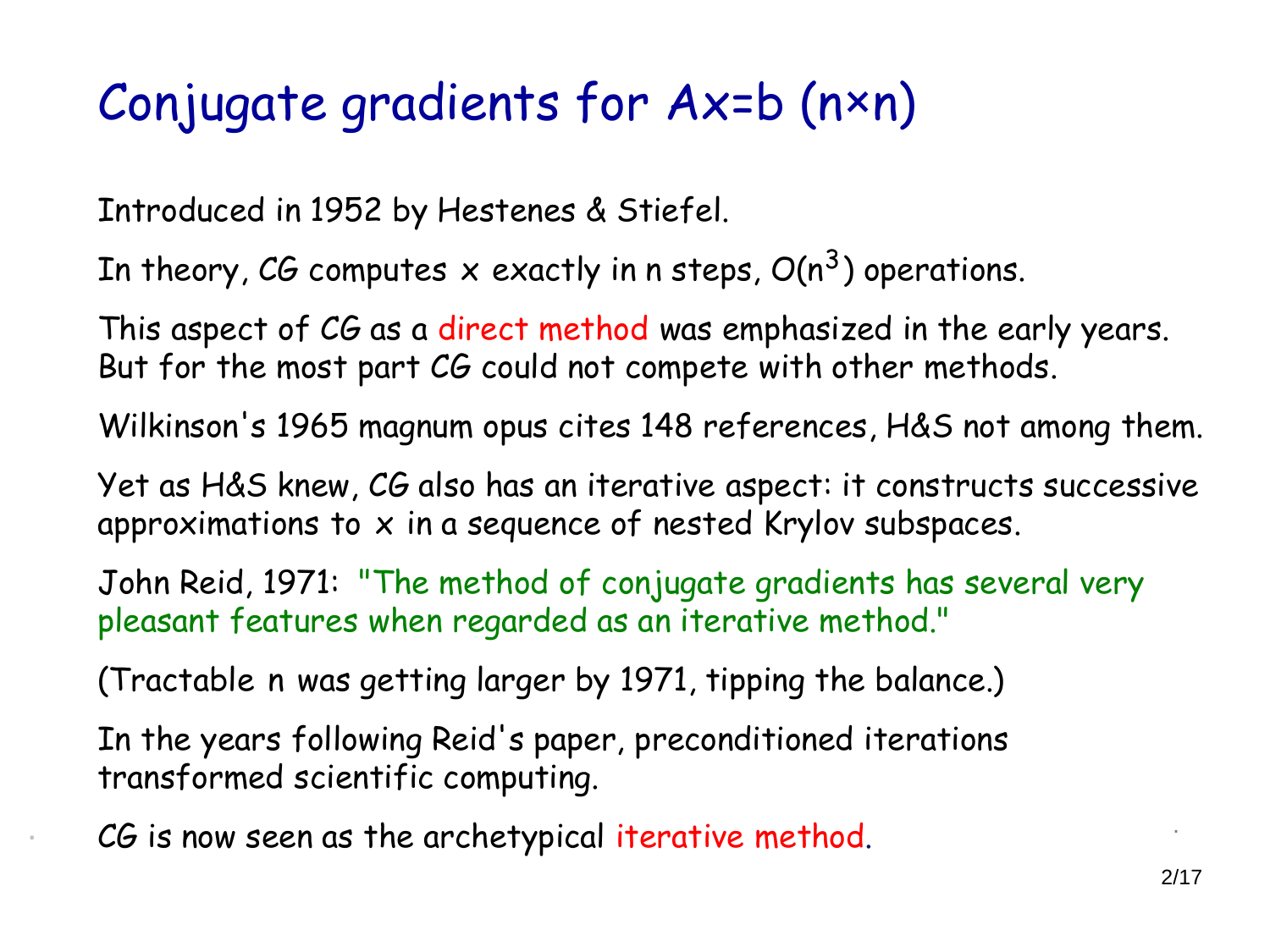#### Gaussian elimination for Ax=b

Roots in Chinese antiquity.

A direct method, finishing its work in n steps,  $O(n^3)$  operations. To this day, the standard algorithm for dense matrices.

Usual description: subtract rows from other rows to introduce zeros in A.

Alternative description: approximate  $A$  by  $A_1$ ,  $A_2$ , ...,  $A_n$  of rank 1, 2, ..., n.

Specifically, we consider GE with complete pivoting: at each step, first find the biggest entry  $a_{ij}$  of the remaining matrix, the "pivot".



#### GE WITH COMPLETE PIVOTING

**For k=1 to n: Find biggest entry a<sub>ij</sub> of A** 

Set 
$$
A = A - col_j \times row_i/a_{ij}
$$

After n steps, A is reduced to zero.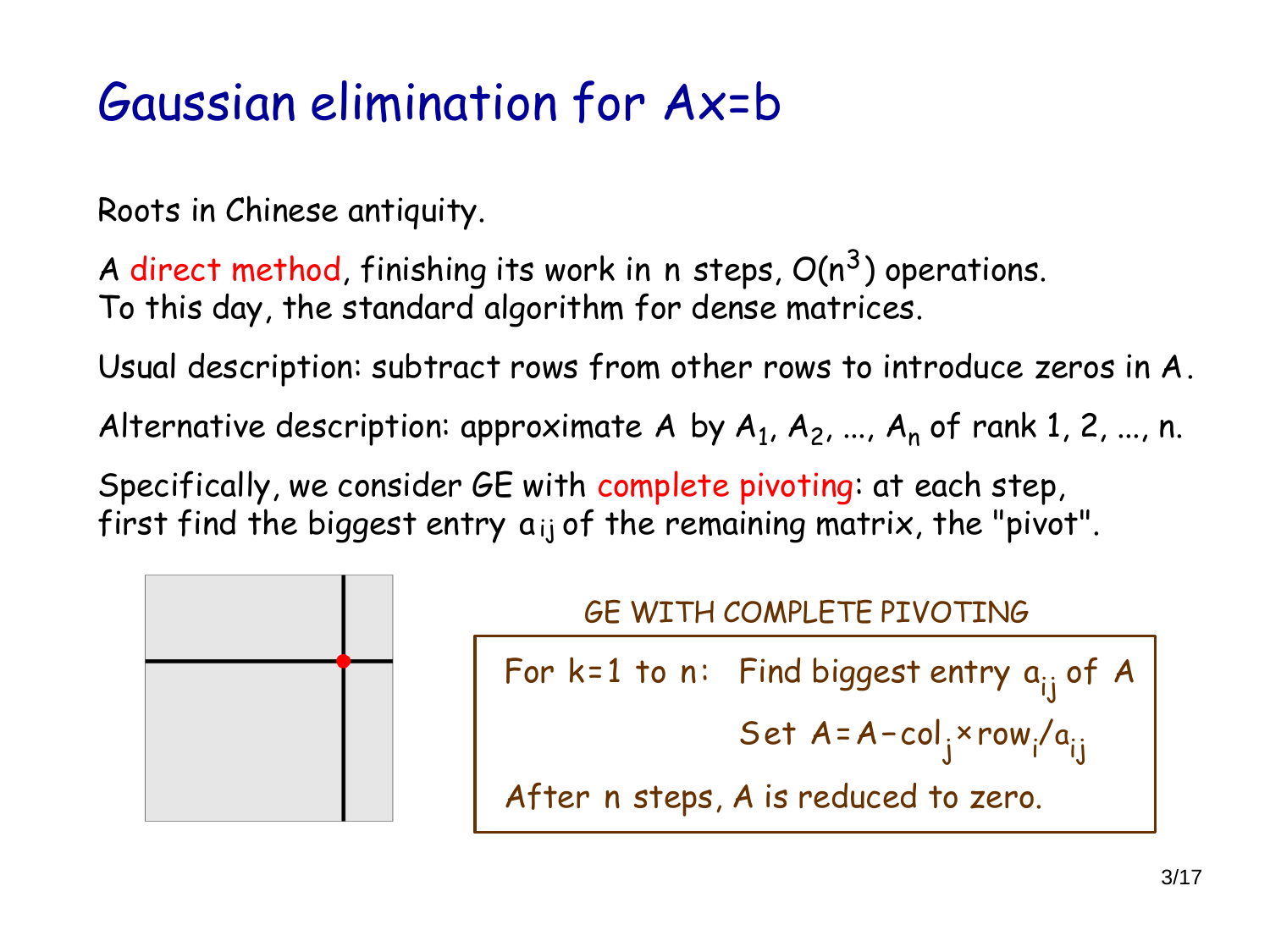# Numerical example

| 17 | 5  | 17 | 19              | 8  |
|----|----|----|-----------------|----|
|    |    |    |                 | 7  |
|    | q  | 5  | 21              |    |
| 3  | 12 | 10 | $\overline{14}$ |    |
| 8  | 20 | 15 | 9               | 13 |
| 3  | 6  | 13 | 11              | 8  |

| $16.09 - 3.14$ 12.47   |  | 1.67       |
|------------------------|--|------------|
|                        |  |            |
| 2.33 6.00 6.67         |  | $0 - 0.67$ |
| $7.57$ $(16.14)$ 12.85 |  | 10.00      |
| 2.47 1.28 10.38        |  | 4.33       |
|                        |  |            |

|  | 2.30                    |   | $-4.28$ |
|--|-------------------------|---|---------|
|  |                         |   |         |
|  | $0 \ \overline{(7.76)}$ | O | 3.15    |

|  | $\left(5.22\right)$ |
|--|---------------------|
|  |                     |
|  |                     |
|  |                     |

| (17.56) | 14.98 | 3.61    |
|---------|-------|---------|
|         |       |         |
| $-0.48$ | 1.88  | $-4.38$ |
|         |       |         |
| 1.87    | 9.35  | 3.53    |

| 0              | $\overline{\mathbf{0}}$ | $\overline{O}$ | $\overline{\mathbf{0}}$ | $\begin{bmatrix} 0 & 0 \ 0 & 0 \ 0 & 0 \ 0 & 0 \ 0 & 0 \end{bmatrix}$ |
|----------------|-------------------------|----------------|-------------------------|-----------------------------------------------------------------------|
| $\mathbf 0$    | $\overline{0}$          | $\overline{0}$ |                         |                                                                       |
| O              | $\overline{0}$          | $\overline{O}$ |                         |                                                                       |
|                |                         | $\bullet$ 0    |                         |                                                                       |
| $\overline{0}$ | $\overline{\mathbf{0}}$ | $\overline{0}$ | $\overline{0}$          |                                                                       |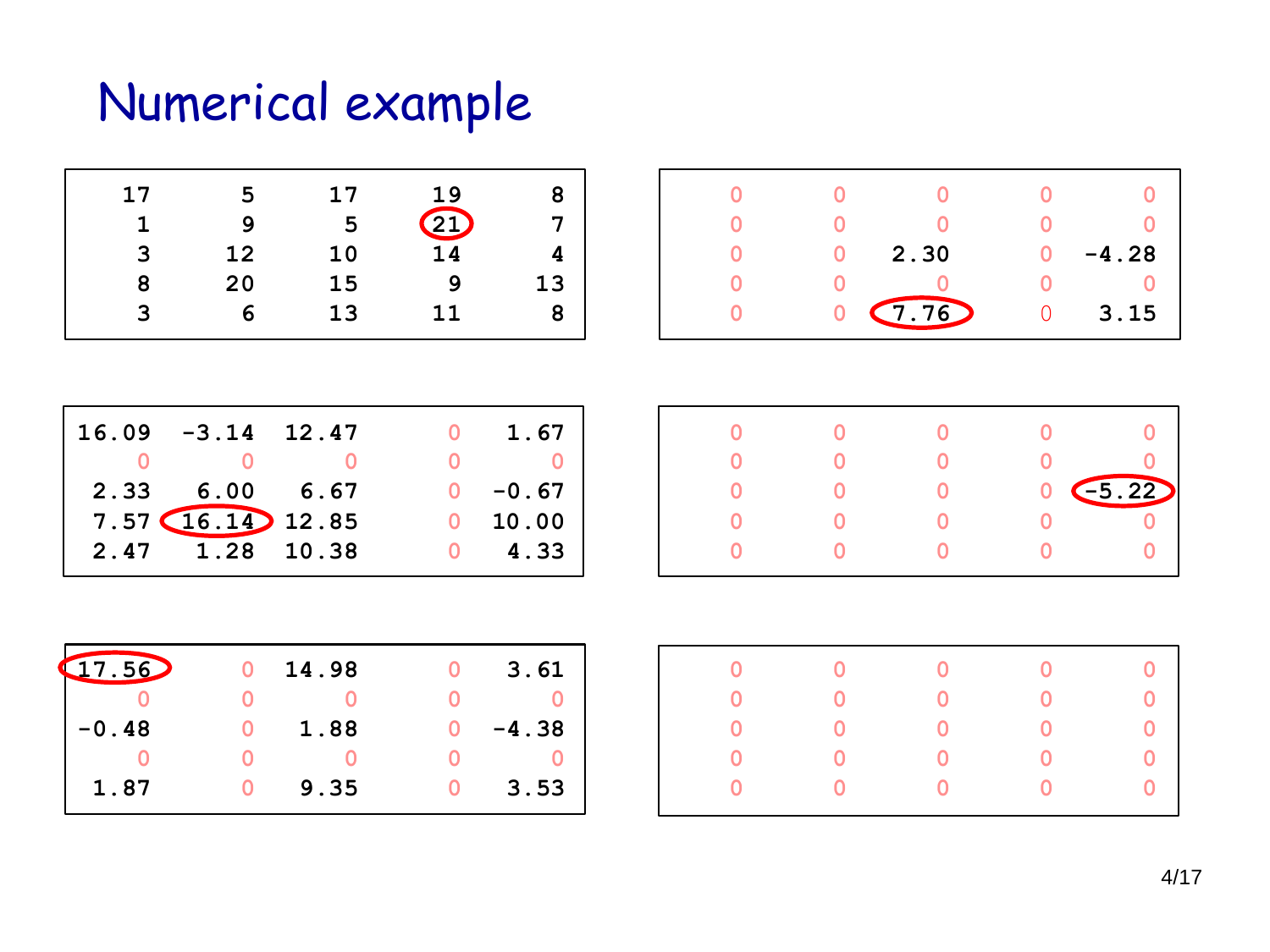### GE as an iterative algorithm

What if we stop before step n?

GE becomes an iterative method for constructing low-rank approxs of A.



GE is thus a cheaper alternative to the SVD (singular value decomposition). . .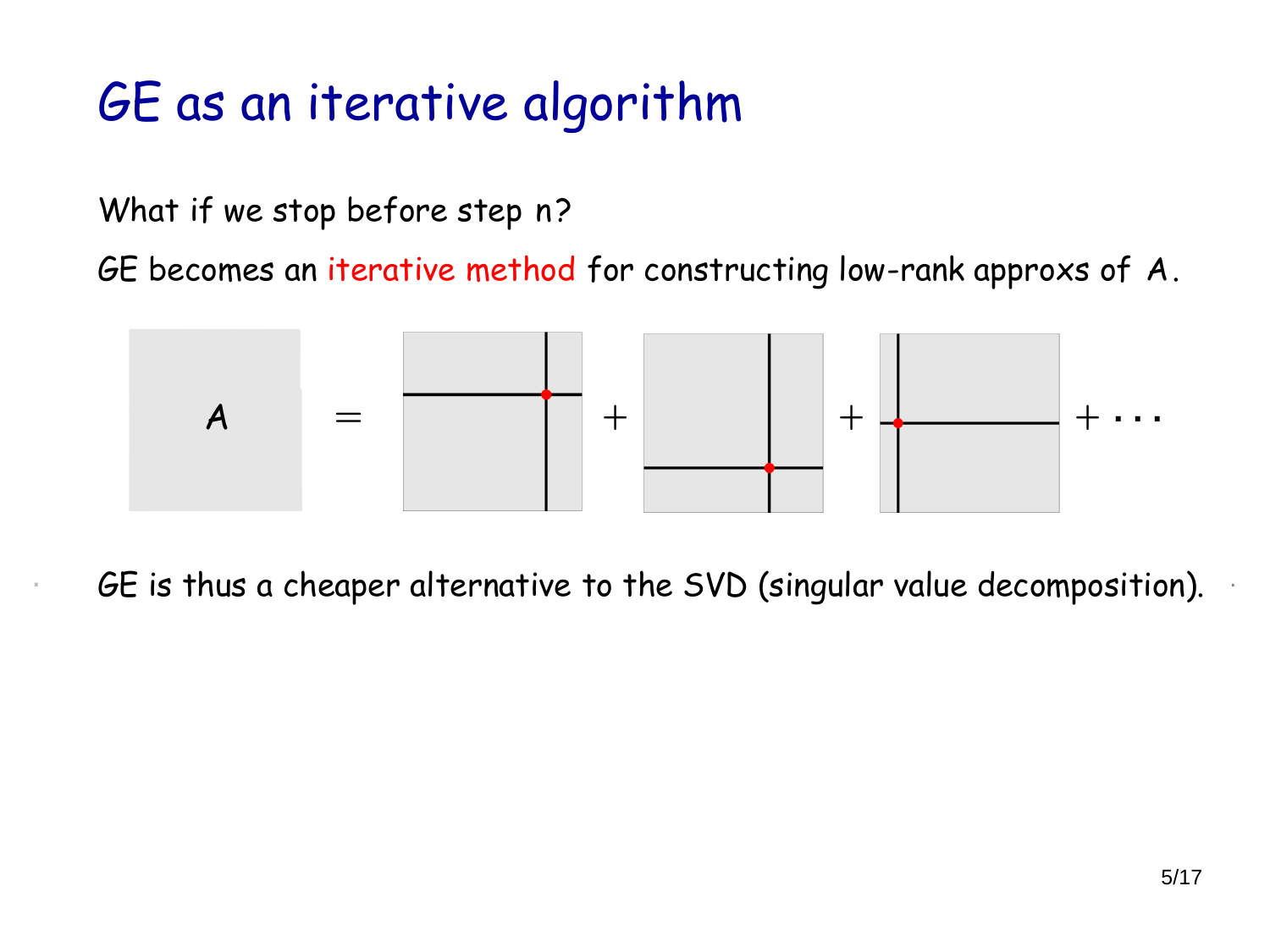#### Iterative GE in the literature

.

Variants of this idea, though without the name GE, have been appearing:

|  | Bebendorf: adaptive cross approximation            |                   |
|--|----------------------------------------------------|-------------------|
|  | Hackbusch: H-matrices                              | Most of these are |
|  | Tyrtyshnikov: skeletons, pseudoskeletons           | sometimes used    |
|  | Martinsson & Rokhlin: interpolative decompositions | hierarchically    |
|  | Mahoney & Drineas: CUR decompositions              |                   |

Other contributors include Gesenhues, Goreinov, Grasedyck, Halko, Khoromskij, Liberty, Oseledets, Savostyanov, Tropp, Typgert, Woolfe, Zamarashkin. The details vary widely (e.g., pivoting strategies).

There are also links to rank-revealing factorization, model reduction, randomized principal component analysis, compressed sensing, Fast Multipole Method, matrix completion, the Netflix Prize,....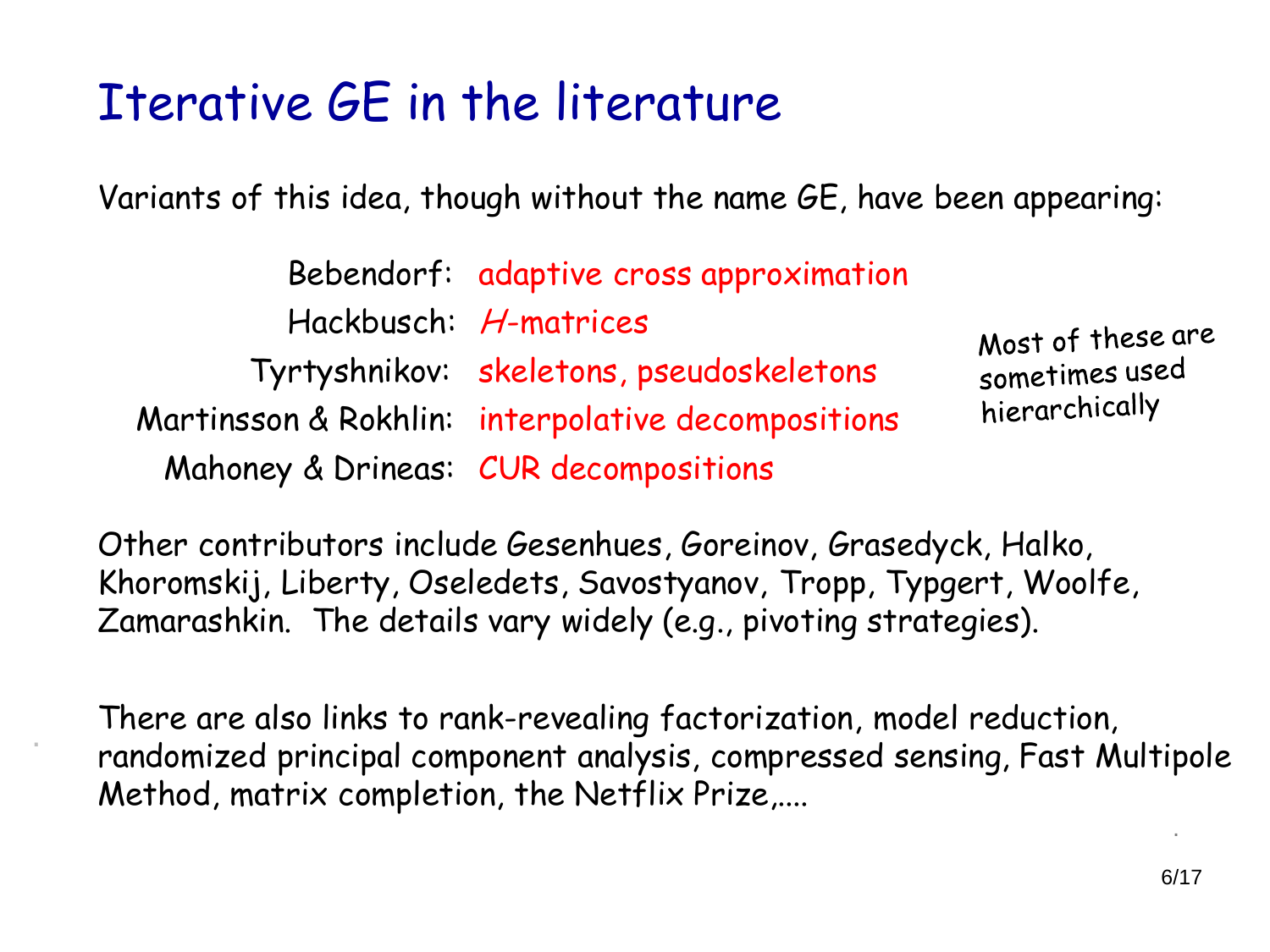### GE for functions rather than matrices

Now suppose  $f(x,y)$  is a smooth function on a rectangle in the x-y plane.

Motivated by Chebfun, we want efficient ways to manipulate such functions to 16-digit precision.

Idea: use GE in continuous mode to compress f to low rank.



Maple co-inventor Keith Geddes and his students have done such things for quadrature (cubature), calling the method Geddes-Newton series.

We like this method because:

.

- The approximations converge surprisingly fast (theory being developed);
- It leverages our well-developed 1D Chebfun technology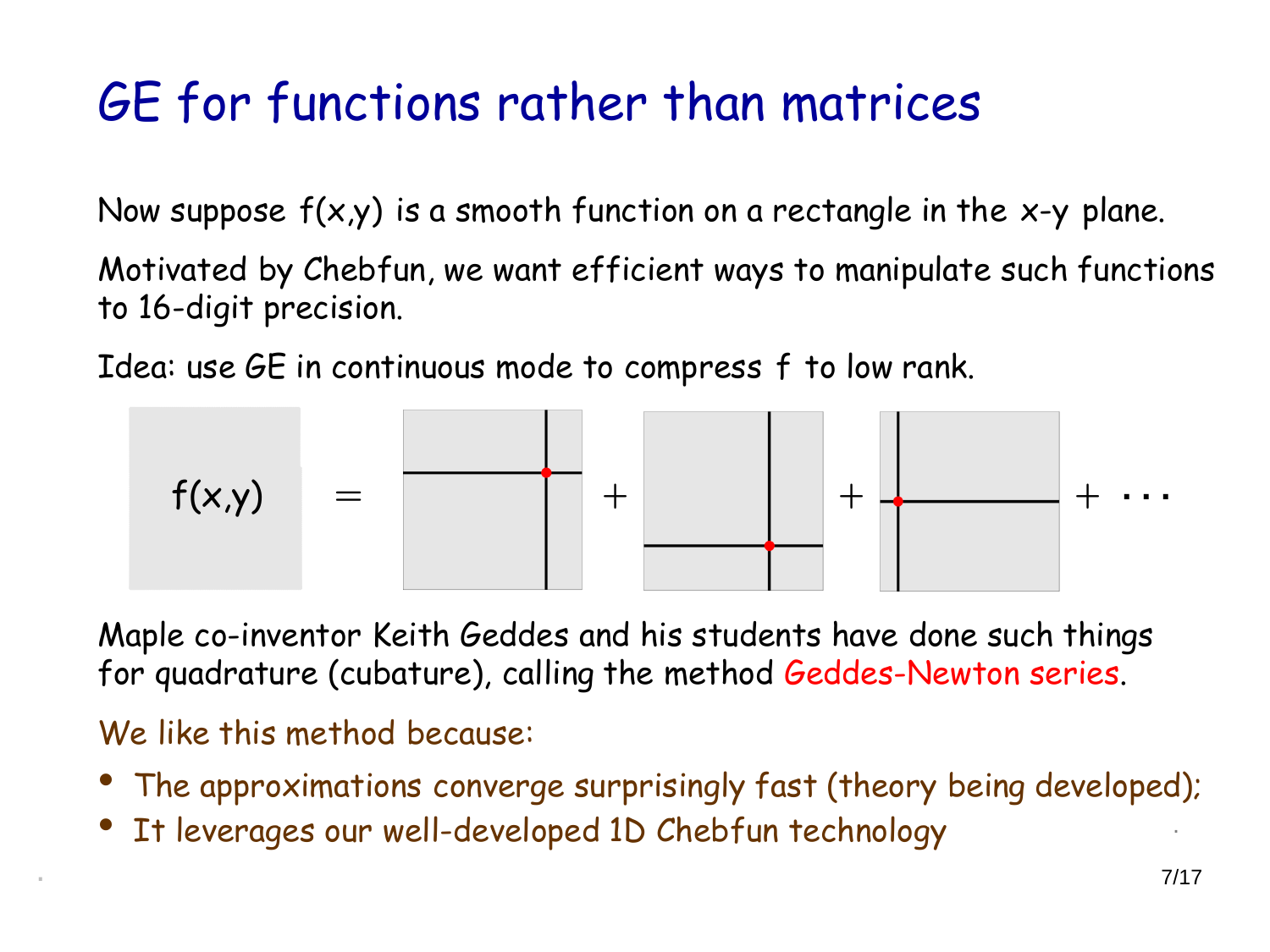# Digression concerning  $\sqrt{\frac{h}{\epsilon}}$ b $\sqrt{\frac{h}{m}}$

Chebfun is an open-source software system based on Matlab. Idea: overload Matlab's vectors & matrices to functions & operators. Computations are based on piecewise Chebyshev interpolants. Freely available. Google chebfun.

- V1 2004 Zachary Battles
- V2 2008 Ricardo Pachón, Rodrigo Platte, Toby Driscoll
- V3 2009 Rodrigo Platte, Toby Driscoll, Nick Hale, Ásgeir Birkisson, Mark Richardson
- V4 2011 Nick Hale, Ásgeir Birkisson, Toby Driscoll, ...
- V5 2013 (we hope)

.

... also Anthony Austin, Folkmar Bornemann, Pedro Gonnet, Stefan Güttel, Mohsin Javed, Sheehan Olver, Alex Townsend, Joris Van Deun, Kuan Xu, ... demo .

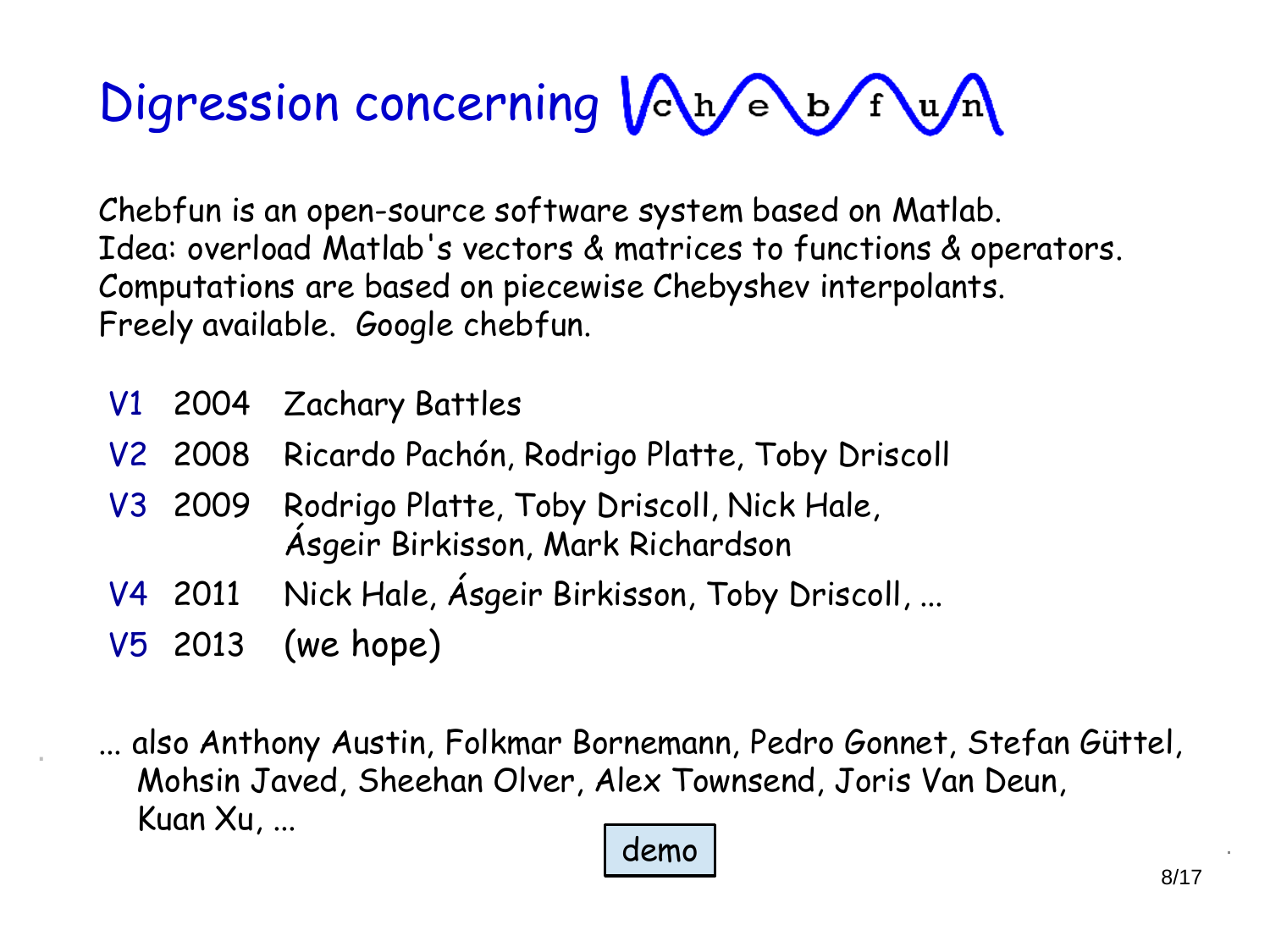### Chebfun2 — moving Chebfun to 2D

A project begun last year after much discussion, building on related work by the whole Chebfun team, especially Nick Hale.

DESIGN PRINCIPLES (in analogy to floating point arithmetic):

- Represent functions on rectangles to 16 digits by low-rank approxs
- After each operation like  $exp(f)$  or f+q, trim the rank as far as possible
- Build on Chebfun's powerful 1D capabilities

.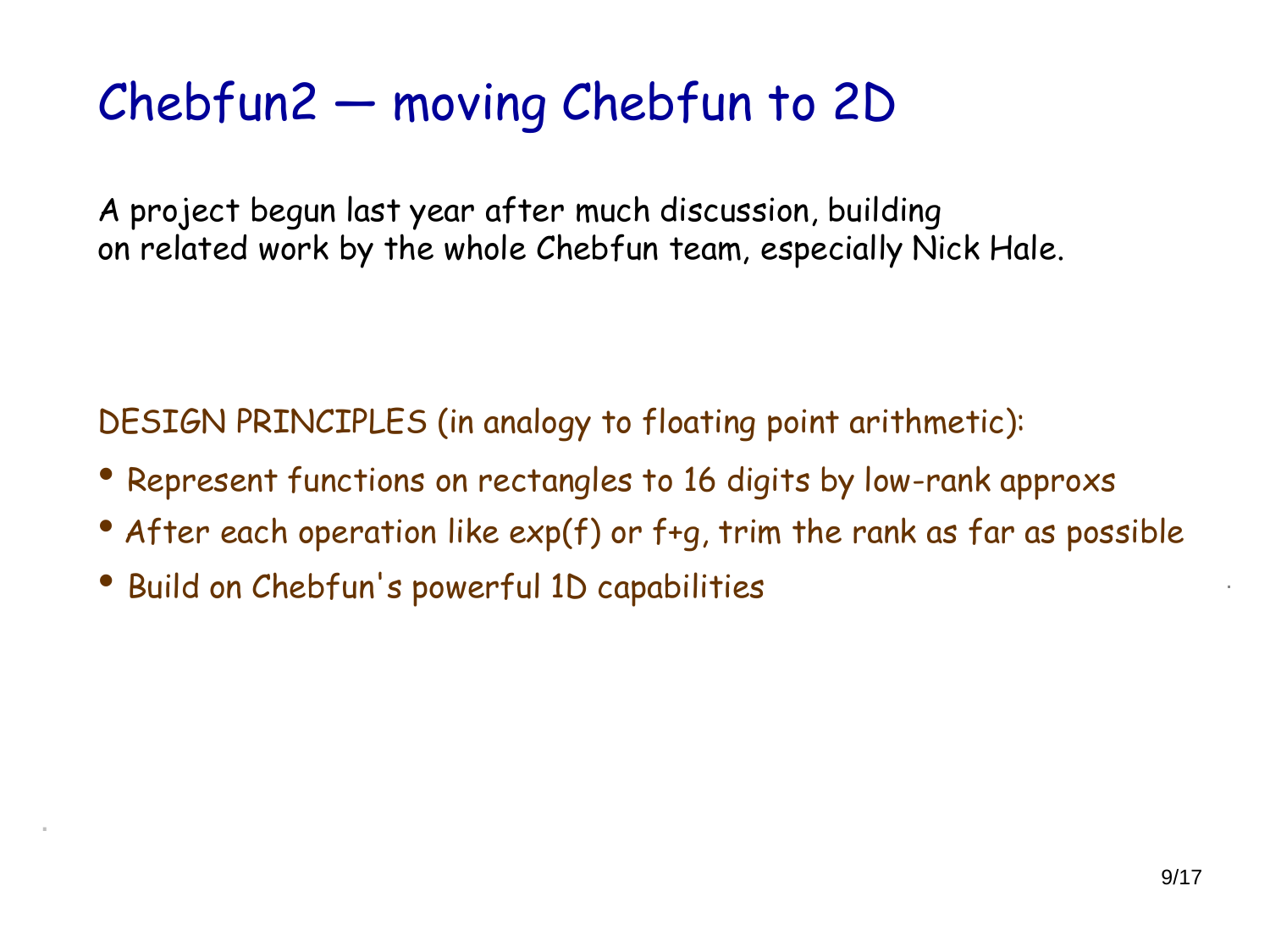### Example of low-rank approximation

$$
f(x,y) = exp(-100(x^2 - xy + 2y^2 - \frac{1}{2})^2)
$$
 on [-1,1]×[-1,1]



The final 16-digit approximation is of rank 88.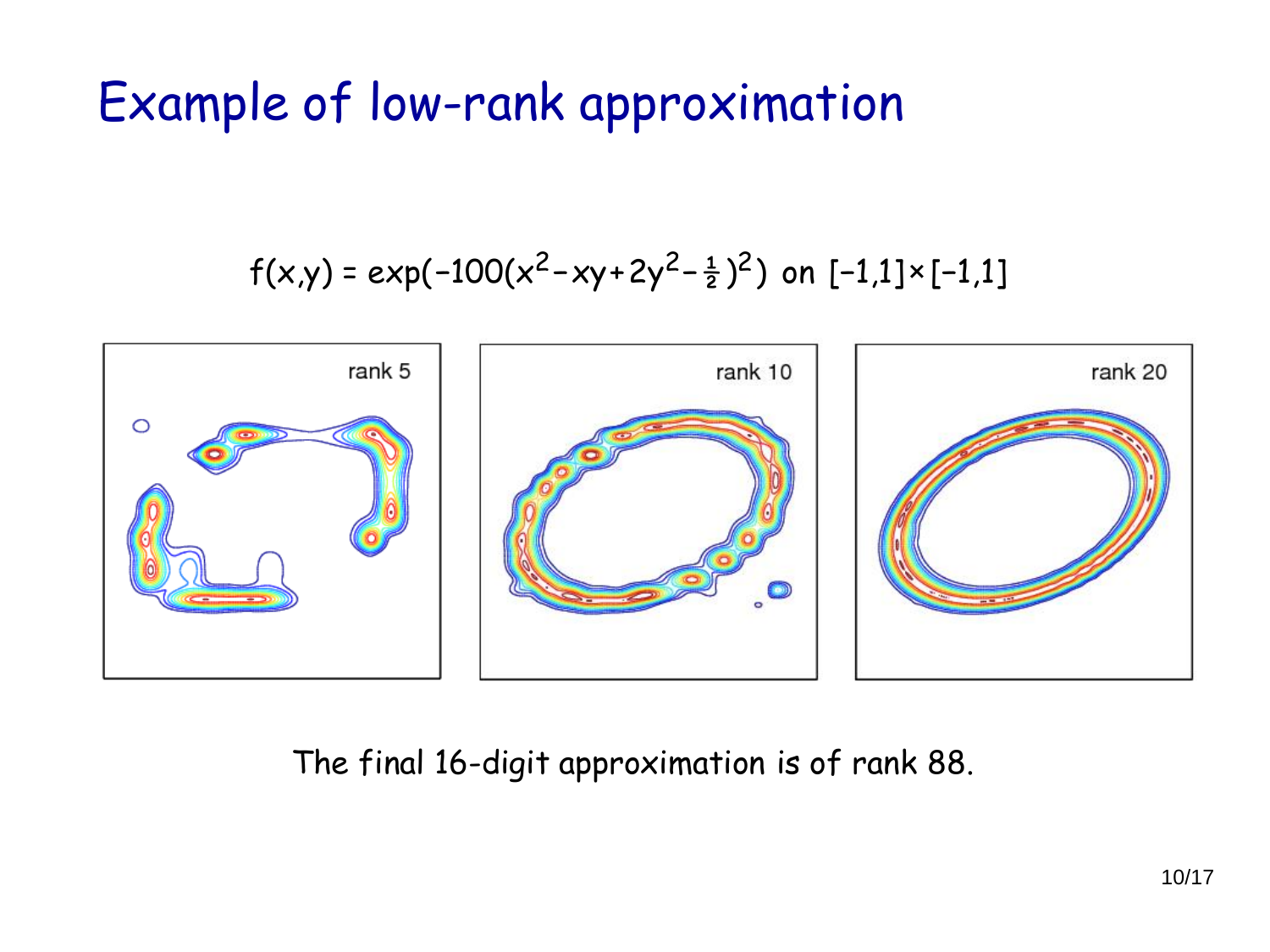#### Comparison of iterative GE and SVD

f(x,y) = exp(-100(x<sup>2</sup>-xy+2y<sup>2</sup>- $\frac{1}{2}$ )<sup>2</sup>) again

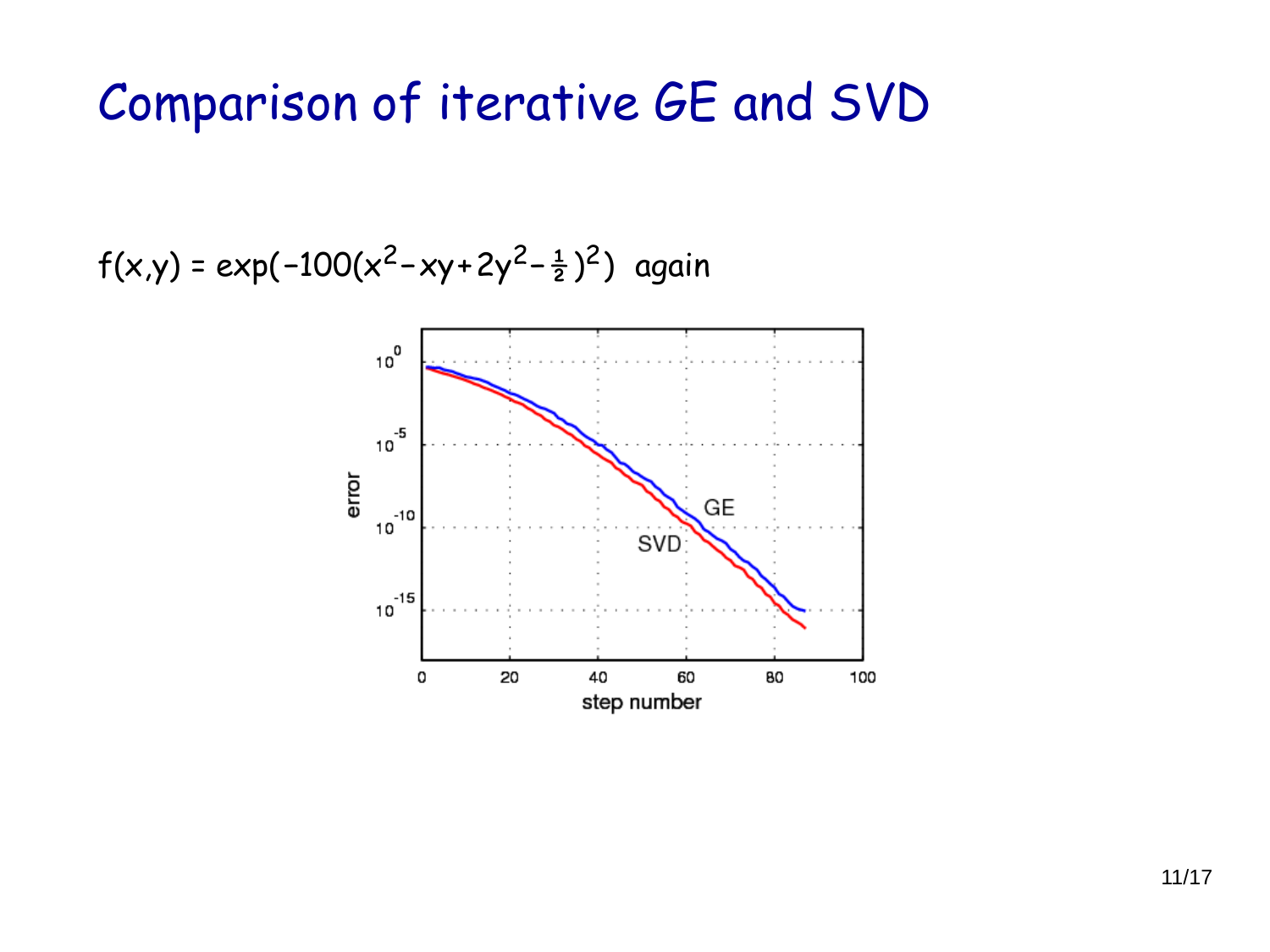#### More functions, showing pivot points



For efficiency, Chebfun2 doesn't actually do GE in purely "continuous mode" but uses an approximation starting from Chebyshev grids of size 9×9, 17×17, 33×33,....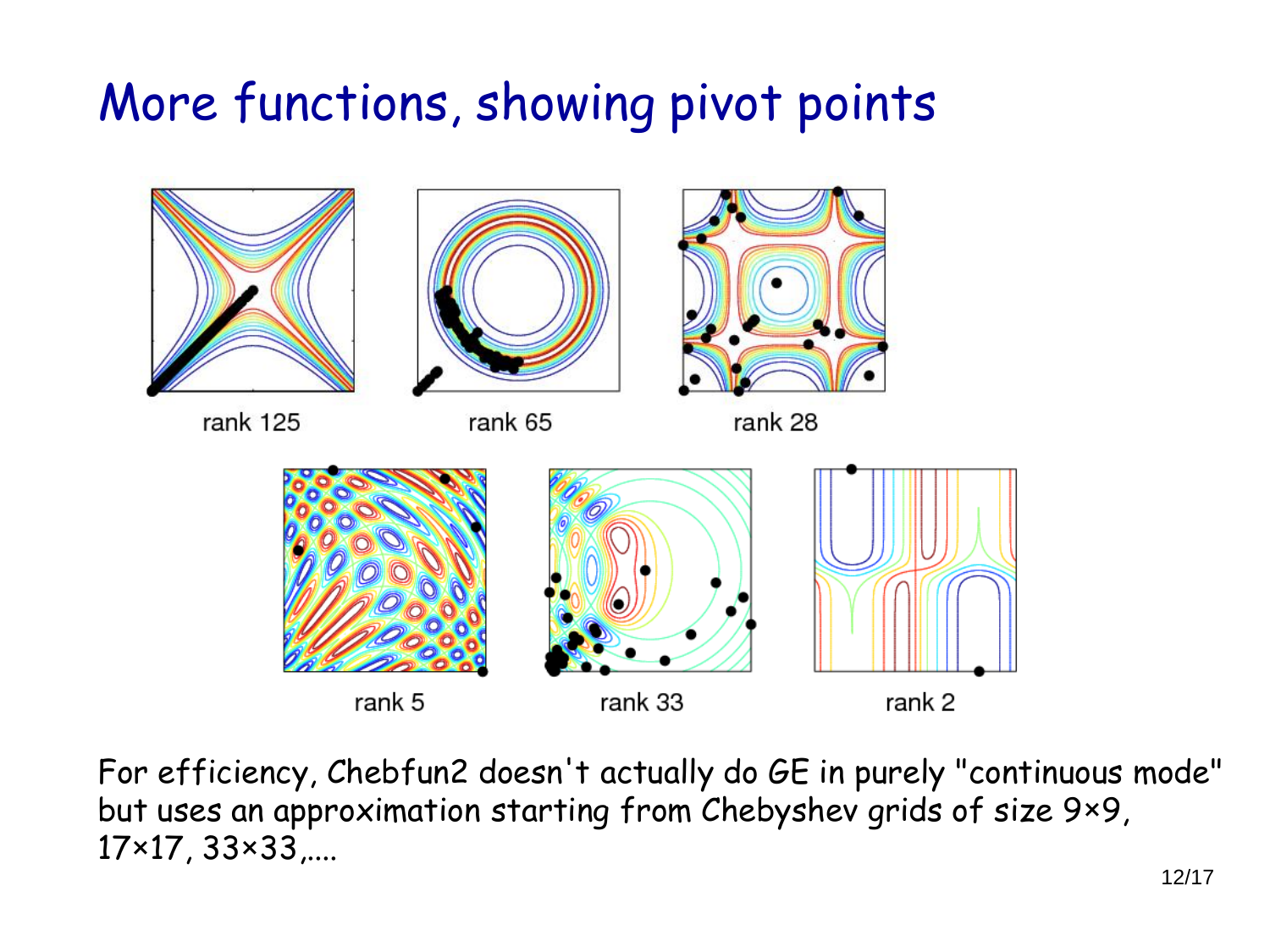### Example of algebraic operations in Chebfun2

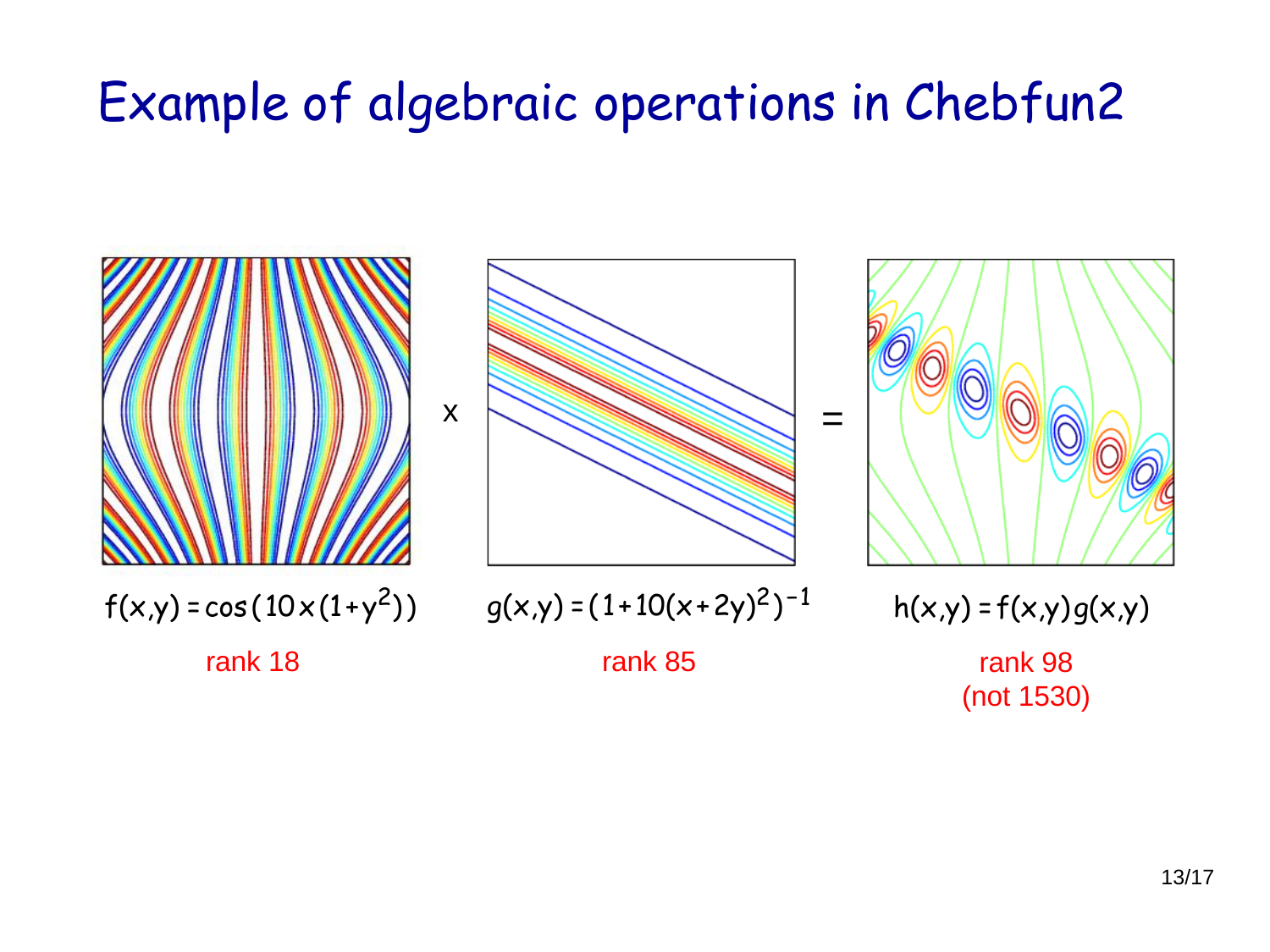Chebfun2 methods

#### **>> methods chebfun2**

**Methods for class chebfun2:**

| abs          | de12     | integral2          | min        | quad2d      | surfc     |
|--------------|----------|--------------------|------------|-------------|-----------|
| cheb2poly    | diag     | isempty            | min2       | rdivide     | surfl     |
| cheb2polyplo | diff     | isequal            | minandmax2 | real        | svd       |
| chebfun2     | display  | isreal             | minus      | restrict    | tan       |
| chebpolyplot | eig      | laplacian          | mldivide   | roots       | tand      |
| chol         | exp      | length             | movie      | schur       | tanh      |
| complex      | feval    | log                | mrdivide   | sign        | times     |
| conj         | flipdim  | 1 <sub>0</sub> q10 | mtimes     | sin         | trace     |
| Contour      | fliplr   | 1u                 | norm       | sinh        | transpose |
| contourf     | flipud   | max                | pivotplot  | sqrt        | uminus    |
| <b>COS</b>   | fred     | max2               | pivots     | squeeze     | uplus     |
| cosh         | get      | mean               | plot       | std2        | vertcat   |
| ctranspose   | gradient | mean2              | plot3      | subsref     | volt      |
| cumprod      | qsvd     | median             | plus       | sum         | waterfall |
| cumsum       | horzcat  | mesh               | power      | surf        | wronskian |
| cur          | imag     | meshc              | prod       | surface     |           |
| dblquad      | integral | meshz              | qr         | surfacearea |           |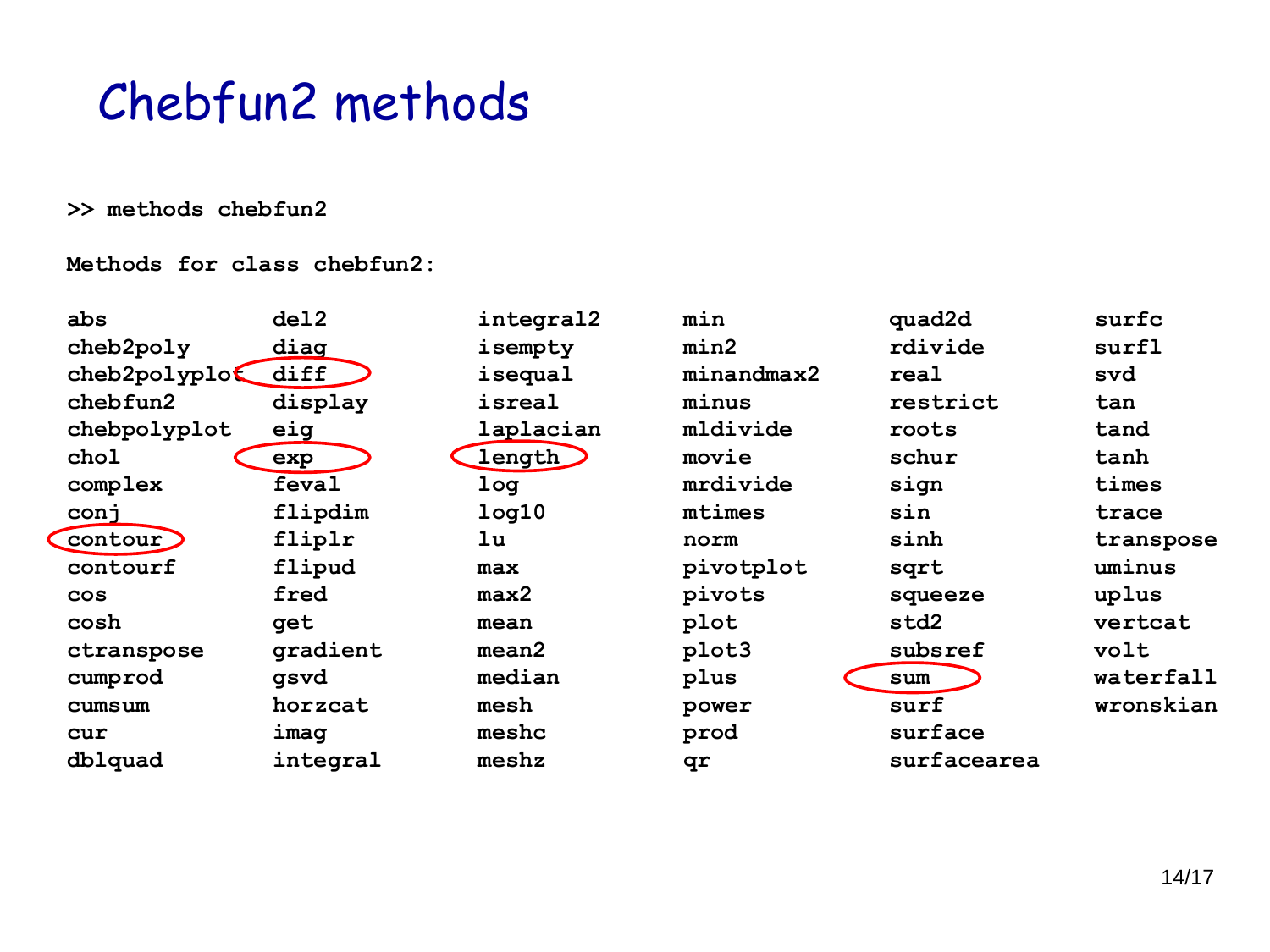# Vector functions ( $\rightarrow$  chebfun2v objects)

 $f(x,y)$ : scalar field  $F(x,y)$ : vector field

Some operations:

| $H = f^*G$                        | [scalar-vector product] |
|-----------------------------------|-------------------------|
| $h = F^{\star}G$                  | [dot product]           |
| $h = F^{\star}G$                  | [cross product]         |
| $q = div(F)$                      |                         |
| $G = \text{grad}(f)$              |                         |
| $g = div(grad(f)) = laplacian(f)$ |                         |
| $q = curl(F)$                     |                         |
| plot(f), contour(f)               |                         |
| quiver(F)                         |                         |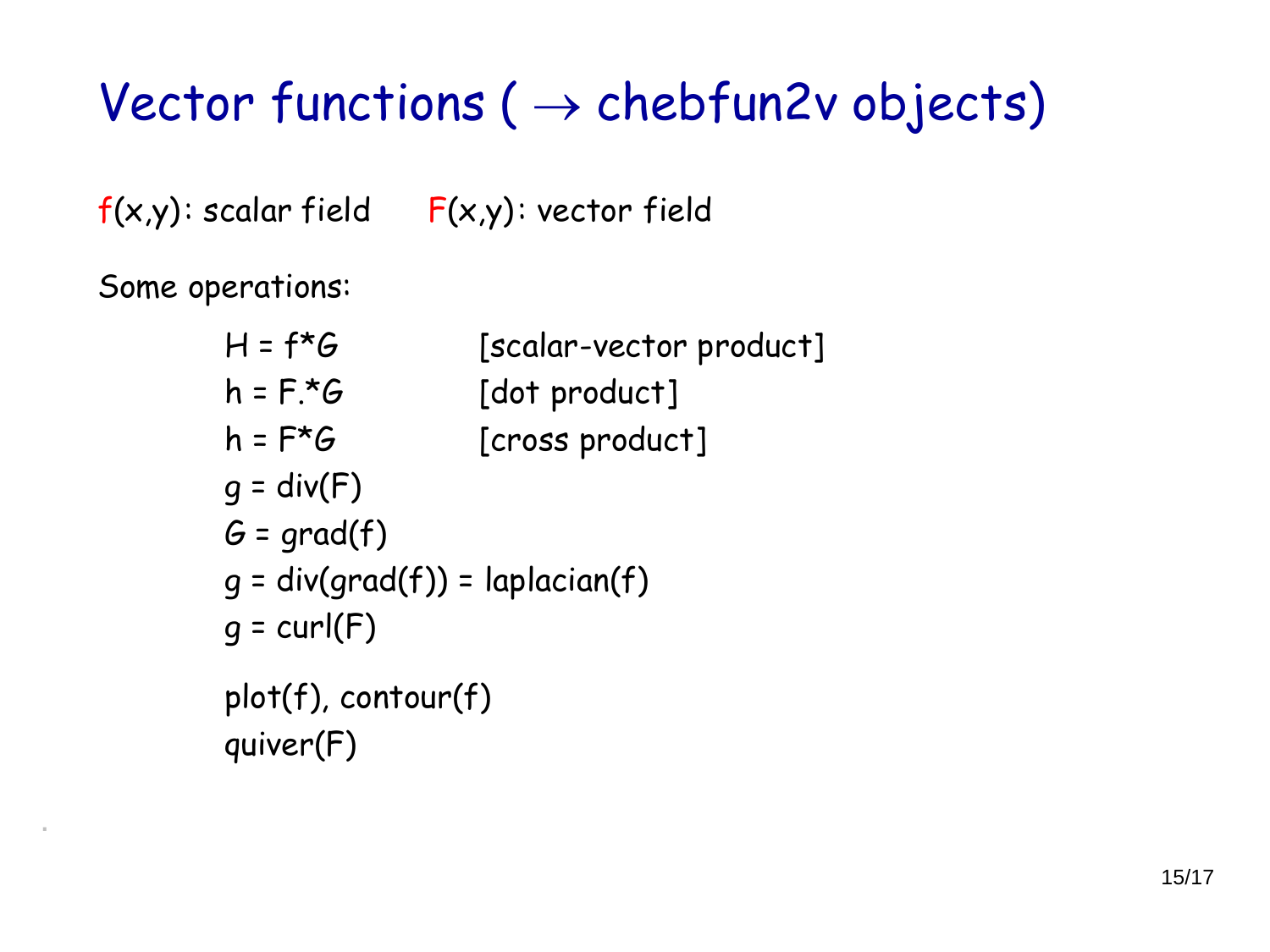# A summary of some Chebfun2 algorithms

Key theme always: exploit the 1D rows and columns and the "Chebyshev technology" they inherit from Chebfun

DIFFERENTIATION — from Chebyshev series for 1D interpolants  $diff(f,k,1), diff(f,k,2)$  [kth derivative wrt y, x]

INTEGRATION — Clenshaw-Curtis quadrature  $sum(f,1)$ ,  $sum(f,2)$ ;  $sum2(f)$  [integral wrt y, x; global integral]

.

MINIMA/MAXIMA — initial guess via convhulln, then Newton iteration  $max(f, [],1)$ ,  $max(f, [],2)$ ,  $max2(f)$  [maxima along y, x slices; global maximum]

SCALAR ZEROFINDING — initial guess via contourc, then Newton iteration roots(f) [curves]

VECTOR ZEROFINDING — 2D subdivision, regularization, & resultants  $roots(F)$  [points]